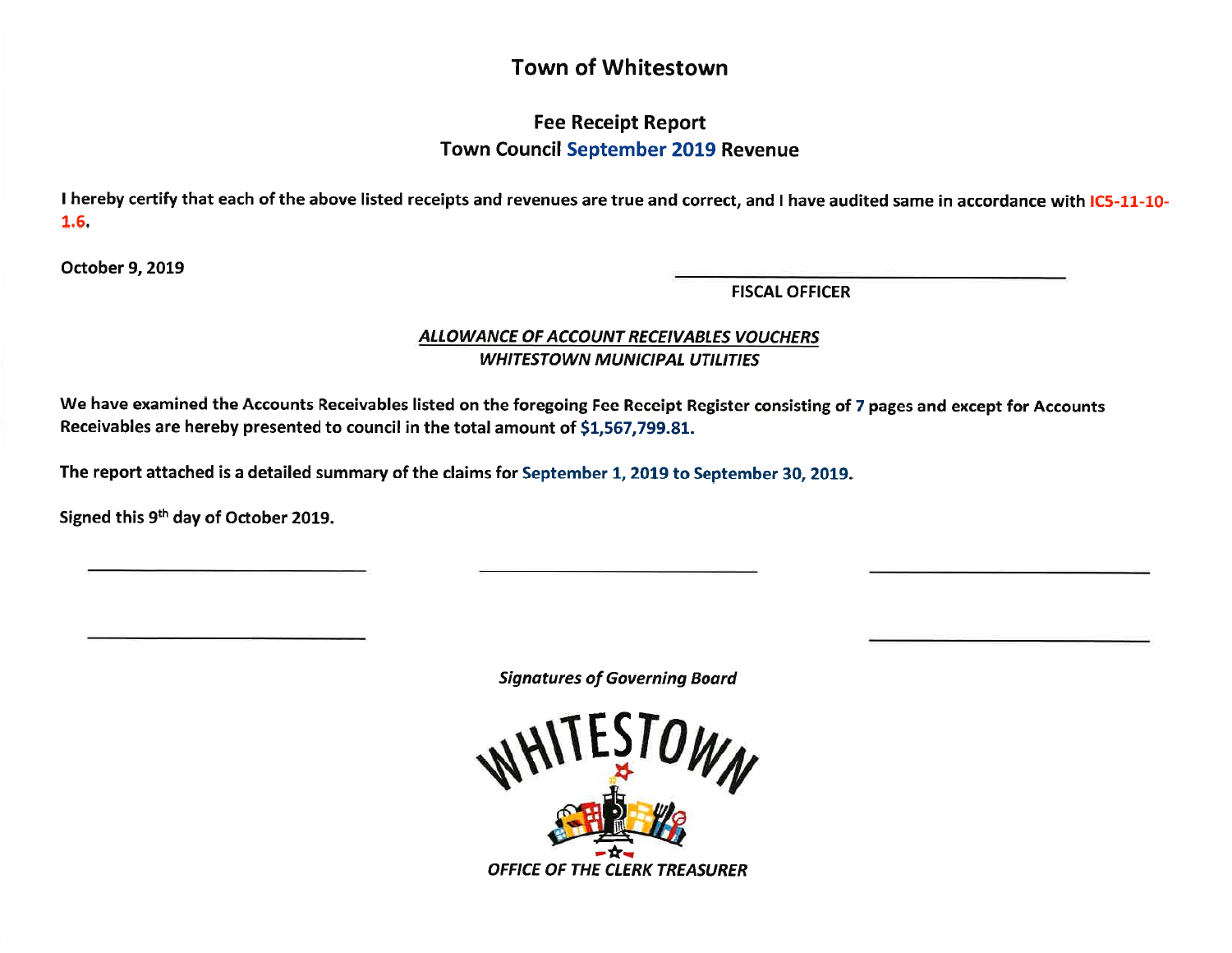| 09/03/19<br>Parks Impact Fee<br>PARKS IMPACT<br>13192<br>19149 09/2019 Receipt<br>1,511.00 CHECK<br>50599549<br>Miscellaneous<br>09/03/19<br>Permit Fees - Building Dept<br>PERMIT<br>13193<br>19149 09/2019 Receipt<br>1,525.00 CHECK<br>50599548<br>Miscellaneous<br>09/03/19<br>Gun Permit<br><b>GUN PERMIT</b><br>13194<br>19149 09/2019 Receipt<br>50.00 CHECK<br>906825010<br>Miscellaneous<br>09/03/19<br>Gun Permit<br><b>GUN PERMIT</b><br>13195<br>19149 09/2019 Receipt<br>50.00 CHECK<br>906824997<br>Miscellaneous<br>09/03/19<br>Gun Permit<br><b>GUN PERMIT</b><br>13196<br>19149 09/2019 Receipt<br>50.00 CHECK<br>9247915676<br>Miscellaneous<br>09/03/19<br>Parks Non-Reverting Operating<br>PARKS NR OP<br>13197<br>19149 09/2019 Receipt<br>15.40 CHECK<br>1367<br>Miscellaneous<br>09/04/19<br>Police Donations<br>POLICE-DONATION<br>13225<br>19183 09/2019 Receipt<br>124.00 CHECK<br>20005321<br>Miscellaneous<br>09/04/19<br>Verizon Wireless - Anson Tower VERIZON TOWER<br>13226<br>19183 09/2019 Receipt<br>1,833.33 CHECK<br>04285631<br>Miscellaneous<br>09/04/19<br>Parks Non-Reverting Operating PARKS NR OP<br>13227<br>19186 09/2019 Receipt<br>292.00 CHECK<br>2543773093<br>Miscellaneous<br>09/04/19<br>Ambulance Billing Receipts<br>AMBULANCE BILL<br>13383<br>19453 09/2019 Receipt<br>115.28 ACH CREDIT<br>Miscellaneous<br>09/04/19<br>Gen/Water/Sewer Transfer to Pa PAYROLL<br>13394<br>19473 09/2019 Receipt<br>330,078.13 ONLINEXFER<br>Miscellaneous<br>09/05/19<br>W Building Permit<br>W Bldg Permit<br>13228<br>19195 09/2019 Receipt<br>863.57 CHECK<br>0050599850<br>Miscellaneous<br>09/05/19<br>SN Bldg Permit<br>13229<br>SN Bldg Permit<br>19196 09/2019 Receipt<br>750.00 CHECK<br>0050599850<br>Miscellaneous<br>09/06/19<br>Permit Fees - Building Dept<br>PERMIT<br>13230<br>19203 09/2019 Receipt<br>300.00 CHECK<br>10000093<br>Miscellaneous<br>09/06/19<br>Reinspection Fee - WPC<br>REINSPECT - WPC<br>13231<br>19203 09/2019 Receipt<br>250.00 CHECK<br>50599855<br>Miscellaneous<br>09/06/19<br>Reinspection Fee - WPC<br>REINSPECT - WPC<br>13232<br>19203 09/2019 Receipt<br>375.00 CHECK<br>50599809<br>Miscellaneous<br>09/06/19<br>Permit Fees - Building Dept<br>13233<br>PERMIT<br>19203 09/2019 Receipt<br>260.00 CHECK<br>203<br>Miscellaneous<br>09/06/19<br>Permit Fees - Building Dept<br>PERMIT<br>13234<br>19203 09/2019 Receipt<br>790.00 CHECK<br>0172<br>Miscellaneous<br>09/06/19<br>Permit Fees - Building Dept<br>PERMIT<br>13235<br>19204 09/2019 Receipt<br>2,494.35 CHECK<br>10000095<br>Miscellaneous<br>09/06/19<br>Ambulance Billing Receipts<br>AMBULANCE BILL<br>13370<br>19438 09/2019 Receipt<br>817.22 ACH CREDIT<br>Miscellaneous<br>09/09/19<br>Parks Non-Reverting Operating PARKS NR OP<br>13236<br>19212 09/2019 Receipt<br>500.00 CHECK<br>1043<br>Miscellaneous<br>09/09/19<br>W Building Permit<br>W Bldg Permit<br>13237<br>19229 09/2019 Receipt<br>1,400.28 CHECK<br>12247081<br>Miscellaneous<br>09/09/19<br>SN Bldg Permit<br>SN Bldg Permit<br>13238<br>19230 09/2019 Receipt<br>775.00 CHECK<br>12247103<br>Miscellaneous<br>09/09/19 Water<br>Water Capacity Fees<br>13239<br>Water Cap Fees<br>19231 09/2019 Receipt<br>10,422.00 CHECK<br>12247084<br>Miscellaneous<br>09/09/19 CapFee N&S Sew Cap Fee N & S<br>13240<br>Capacity Fee<br>19232 09/2019 Receipt<br>24,000.00 CHECK<br>12247084<br>Miscellaneous<br>09/10/19<br>Earned Interest/Fee Reimbursem PAYROLL CREDITS<br>13395<br>19476 09/2019 Receipt<br>5.00 ACH CREDIT<br>Miscellaneous<br>09/11/19<br>Gun Permit<br>GUN PERMIT<br>13241<br>19233 09/2019 Receipt<br>10.00 CHECK<br>906825136<br>Miscellaneous<br>09/11/19<br>Reinspection Fee - WPC<br>13242<br>REINSPECT - WPC<br>19233 09/2019 Receipt<br>125.00 CHECK<br>036156<br>Miscellaneous<br>09/11/19<br>Permit Fees - Building Dept<br>PERMIT<br>13243<br>19233 09/2019 Receipt<br>12,106.00 CHECK<br>118494<br>Miscellaneous<br>09/11/19<br>Reinspection Fee - WPC<br>13244<br>REINSPECT - WPC<br>19233 09/2019 Receipt<br>2,500.00 CHECK<br>118493<br>Miscellaneous<br>09/11/19<br>Permit Fees - Building Dept<br>13245<br>PERMIT<br>19233 09/2019 Receipt<br>500.00 CHECK | Code<br>Date<br>Reference | Description<br>Term-ID Type<br>Client # | Record-ID<br>Image | Rec-numb | Deposit # Mo/Yr | Tran-Type | Total Pay-Type |
|-------------------------------------------------------------------------------------------------------------------------------------------------------------------------------------------------------------------------------------------------------------------------------------------------------------------------------------------------------------------------------------------------------------------------------------------------------------------------------------------------------------------------------------------------------------------------------------------------------------------------------------------------------------------------------------------------------------------------------------------------------------------------------------------------------------------------------------------------------------------------------------------------------------------------------------------------------------------------------------------------------------------------------------------------------------------------------------------------------------------------------------------------------------------------------------------------------------------------------------------------------------------------------------------------------------------------------------------------------------------------------------------------------------------------------------------------------------------------------------------------------------------------------------------------------------------------------------------------------------------------------------------------------------------------------------------------------------------------------------------------------------------------------------------------------------------------------------------------------------------------------------------------------------------------------------------------------------------------------------------------------------------------------------------------------------------------------------------------------------------------------------------------------------------------------------------------------------------------------------------------------------------------------------------------------------------------------------------------------------------------------------------------------------------------------------------------------------------------------------------------------------------------------------------------------------------------------------------------------------------------------------------------------------------------------------------------------------------------------------------------------------------------------------------------------------------------------------------------------------------------------------------------------------------------------------------------------------------------------------------------------------------------------------------------------------------------------------------------------------------------------------------------------------------------------------------------------------------------------------------------------------------------------------------------------------------------------------------------------------------------------------------------------------------------------------------------------------------------------------------------------------------------------------------------------------------------------------------------------------------------------------------------------------------------------------------------------------------------------------------------------------------------------------------------------------------------------------------------------------------------------------------------------------------------------------------------------------------------------------------------------------------------------------------------------------------------------------------------------------------------------------------------------------------------------------------------------------------------|---------------------------|-----------------------------------------|--------------------|----------|-----------------|-----------|----------------|
|                                                                                                                                                                                                                                                                                                                                                                                                                                                                                                                                                                                                                                                                                                                                                                                                                                                                                                                                                                                                                                                                                                                                                                                                                                                                                                                                                                                                                                                                                                                                                                                                                                                                                                                                                                                                                                                                                                                                                                                                                                                                                                                                                                                                                                                                                                                                                                                                                                                                                                                                                                                                                                                                                                                                                                                                                                                                                                                                                                                                                                                                                                                                                                                                                                                                                                                                                                                                                                                                                                                                                                                                                                                                                                                                                                                                                                                                                                                                                                                                                                                                                                                                                                                                                         |                           |                                         |                    |          |                 |           |                |
|                                                                                                                                                                                                                                                                                                                                                                                                                                                                                                                                                                                                                                                                                                                                                                                                                                                                                                                                                                                                                                                                                                                                                                                                                                                                                                                                                                                                                                                                                                                                                                                                                                                                                                                                                                                                                                                                                                                                                                                                                                                                                                                                                                                                                                                                                                                                                                                                                                                                                                                                                                                                                                                                                                                                                                                                                                                                                                                                                                                                                                                                                                                                                                                                                                                                                                                                                                                                                                                                                                                                                                                                                                                                                                                                                                                                                                                                                                                                                                                                                                                                                                                                                                                                                         |                           |                                         |                    |          |                 |           |                |
|                                                                                                                                                                                                                                                                                                                                                                                                                                                                                                                                                                                                                                                                                                                                                                                                                                                                                                                                                                                                                                                                                                                                                                                                                                                                                                                                                                                                                                                                                                                                                                                                                                                                                                                                                                                                                                                                                                                                                                                                                                                                                                                                                                                                                                                                                                                                                                                                                                                                                                                                                                                                                                                                                                                                                                                                                                                                                                                                                                                                                                                                                                                                                                                                                                                                                                                                                                                                                                                                                                                                                                                                                                                                                                                                                                                                                                                                                                                                                                                                                                                                                                                                                                                                                         |                           |                                         |                    |          |                 |           |                |
|                                                                                                                                                                                                                                                                                                                                                                                                                                                                                                                                                                                                                                                                                                                                                                                                                                                                                                                                                                                                                                                                                                                                                                                                                                                                                                                                                                                                                                                                                                                                                                                                                                                                                                                                                                                                                                                                                                                                                                                                                                                                                                                                                                                                                                                                                                                                                                                                                                                                                                                                                                                                                                                                                                                                                                                                                                                                                                                                                                                                                                                                                                                                                                                                                                                                                                                                                                                                                                                                                                                                                                                                                                                                                                                                                                                                                                                                                                                                                                                                                                                                                                                                                                                                                         |                           |                                         |                    |          |                 |           |                |
|                                                                                                                                                                                                                                                                                                                                                                                                                                                                                                                                                                                                                                                                                                                                                                                                                                                                                                                                                                                                                                                                                                                                                                                                                                                                                                                                                                                                                                                                                                                                                                                                                                                                                                                                                                                                                                                                                                                                                                                                                                                                                                                                                                                                                                                                                                                                                                                                                                                                                                                                                                                                                                                                                                                                                                                                                                                                                                                                                                                                                                                                                                                                                                                                                                                                                                                                                                                                                                                                                                                                                                                                                                                                                                                                                                                                                                                                                                                                                                                                                                                                                                                                                                                                                         |                           |                                         |                    |          |                 |           |                |
|                                                                                                                                                                                                                                                                                                                                                                                                                                                                                                                                                                                                                                                                                                                                                                                                                                                                                                                                                                                                                                                                                                                                                                                                                                                                                                                                                                                                                                                                                                                                                                                                                                                                                                                                                                                                                                                                                                                                                                                                                                                                                                                                                                                                                                                                                                                                                                                                                                                                                                                                                                                                                                                                                                                                                                                                                                                                                                                                                                                                                                                                                                                                                                                                                                                                                                                                                                                                                                                                                                                                                                                                                                                                                                                                                                                                                                                                                                                                                                                                                                                                                                                                                                                                                         |                           |                                         |                    |          |                 |           |                |
|                                                                                                                                                                                                                                                                                                                                                                                                                                                                                                                                                                                                                                                                                                                                                                                                                                                                                                                                                                                                                                                                                                                                                                                                                                                                                                                                                                                                                                                                                                                                                                                                                                                                                                                                                                                                                                                                                                                                                                                                                                                                                                                                                                                                                                                                                                                                                                                                                                                                                                                                                                                                                                                                                                                                                                                                                                                                                                                                                                                                                                                                                                                                                                                                                                                                                                                                                                                                                                                                                                                                                                                                                                                                                                                                                                                                                                                                                                                                                                                                                                                                                                                                                                                                                         |                           |                                         |                    |          |                 |           |                |
|                                                                                                                                                                                                                                                                                                                                                                                                                                                                                                                                                                                                                                                                                                                                                                                                                                                                                                                                                                                                                                                                                                                                                                                                                                                                                                                                                                                                                                                                                                                                                                                                                                                                                                                                                                                                                                                                                                                                                                                                                                                                                                                                                                                                                                                                                                                                                                                                                                                                                                                                                                                                                                                                                                                                                                                                                                                                                                                                                                                                                                                                                                                                                                                                                                                                                                                                                                                                                                                                                                                                                                                                                                                                                                                                                                                                                                                                                                                                                                                                                                                                                                                                                                                                                         |                           |                                         |                    |          |                 |           |                |
|                                                                                                                                                                                                                                                                                                                                                                                                                                                                                                                                                                                                                                                                                                                                                                                                                                                                                                                                                                                                                                                                                                                                                                                                                                                                                                                                                                                                                                                                                                                                                                                                                                                                                                                                                                                                                                                                                                                                                                                                                                                                                                                                                                                                                                                                                                                                                                                                                                                                                                                                                                                                                                                                                                                                                                                                                                                                                                                                                                                                                                                                                                                                                                                                                                                                                                                                                                                                                                                                                                                                                                                                                                                                                                                                                                                                                                                                                                                                                                                                                                                                                                                                                                                                                         |                           |                                         |                    |          |                 |           |                |
|                                                                                                                                                                                                                                                                                                                                                                                                                                                                                                                                                                                                                                                                                                                                                                                                                                                                                                                                                                                                                                                                                                                                                                                                                                                                                                                                                                                                                                                                                                                                                                                                                                                                                                                                                                                                                                                                                                                                                                                                                                                                                                                                                                                                                                                                                                                                                                                                                                                                                                                                                                                                                                                                                                                                                                                                                                                                                                                                                                                                                                                                                                                                                                                                                                                                                                                                                                                                                                                                                                                                                                                                                                                                                                                                                                                                                                                                                                                                                                                                                                                                                                                                                                                                                         |                           |                                         |                    |          |                 |           |                |
|                                                                                                                                                                                                                                                                                                                                                                                                                                                                                                                                                                                                                                                                                                                                                                                                                                                                                                                                                                                                                                                                                                                                                                                                                                                                                                                                                                                                                                                                                                                                                                                                                                                                                                                                                                                                                                                                                                                                                                                                                                                                                                                                                                                                                                                                                                                                                                                                                                                                                                                                                                                                                                                                                                                                                                                                                                                                                                                                                                                                                                                                                                                                                                                                                                                                                                                                                                                                                                                                                                                                                                                                                                                                                                                                                                                                                                                                                                                                                                                                                                                                                                                                                                                                                         |                           |                                         |                    |          |                 |           |                |
|                                                                                                                                                                                                                                                                                                                                                                                                                                                                                                                                                                                                                                                                                                                                                                                                                                                                                                                                                                                                                                                                                                                                                                                                                                                                                                                                                                                                                                                                                                                                                                                                                                                                                                                                                                                                                                                                                                                                                                                                                                                                                                                                                                                                                                                                                                                                                                                                                                                                                                                                                                                                                                                                                                                                                                                                                                                                                                                                                                                                                                                                                                                                                                                                                                                                                                                                                                                                                                                                                                                                                                                                                                                                                                                                                                                                                                                                                                                                                                                                                                                                                                                                                                                                                         |                           |                                         |                    |          |                 |           |                |
|                                                                                                                                                                                                                                                                                                                                                                                                                                                                                                                                                                                                                                                                                                                                                                                                                                                                                                                                                                                                                                                                                                                                                                                                                                                                                                                                                                                                                                                                                                                                                                                                                                                                                                                                                                                                                                                                                                                                                                                                                                                                                                                                                                                                                                                                                                                                                                                                                                                                                                                                                                                                                                                                                                                                                                                                                                                                                                                                                                                                                                                                                                                                                                                                                                                                                                                                                                                                                                                                                                                                                                                                                                                                                                                                                                                                                                                                                                                                                                                                                                                                                                                                                                                                                         |                           |                                         |                    |          |                 |           |                |
|                                                                                                                                                                                                                                                                                                                                                                                                                                                                                                                                                                                                                                                                                                                                                                                                                                                                                                                                                                                                                                                                                                                                                                                                                                                                                                                                                                                                                                                                                                                                                                                                                                                                                                                                                                                                                                                                                                                                                                                                                                                                                                                                                                                                                                                                                                                                                                                                                                                                                                                                                                                                                                                                                                                                                                                                                                                                                                                                                                                                                                                                                                                                                                                                                                                                                                                                                                                                                                                                                                                                                                                                                                                                                                                                                                                                                                                                                                                                                                                                                                                                                                                                                                                                                         |                           |                                         |                    |          |                 |           |                |
|                                                                                                                                                                                                                                                                                                                                                                                                                                                                                                                                                                                                                                                                                                                                                                                                                                                                                                                                                                                                                                                                                                                                                                                                                                                                                                                                                                                                                                                                                                                                                                                                                                                                                                                                                                                                                                                                                                                                                                                                                                                                                                                                                                                                                                                                                                                                                                                                                                                                                                                                                                                                                                                                                                                                                                                                                                                                                                                                                                                                                                                                                                                                                                                                                                                                                                                                                                                                                                                                                                                                                                                                                                                                                                                                                                                                                                                                                                                                                                                                                                                                                                                                                                                                                         |                           |                                         |                    |          |                 |           |                |
|                                                                                                                                                                                                                                                                                                                                                                                                                                                                                                                                                                                                                                                                                                                                                                                                                                                                                                                                                                                                                                                                                                                                                                                                                                                                                                                                                                                                                                                                                                                                                                                                                                                                                                                                                                                                                                                                                                                                                                                                                                                                                                                                                                                                                                                                                                                                                                                                                                                                                                                                                                                                                                                                                                                                                                                                                                                                                                                                                                                                                                                                                                                                                                                                                                                                                                                                                                                                                                                                                                                                                                                                                                                                                                                                                                                                                                                                                                                                                                                                                                                                                                                                                                                                                         |                           |                                         |                    |          |                 |           |                |
|                                                                                                                                                                                                                                                                                                                                                                                                                                                                                                                                                                                                                                                                                                                                                                                                                                                                                                                                                                                                                                                                                                                                                                                                                                                                                                                                                                                                                                                                                                                                                                                                                                                                                                                                                                                                                                                                                                                                                                                                                                                                                                                                                                                                                                                                                                                                                                                                                                                                                                                                                                                                                                                                                                                                                                                                                                                                                                                                                                                                                                                                                                                                                                                                                                                                                                                                                                                                                                                                                                                                                                                                                                                                                                                                                                                                                                                                                                                                                                                                                                                                                                                                                                                                                         |                           |                                         |                    |          |                 |           |                |
|                                                                                                                                                                                                                                                                                                                                                                                                                                                                                                                                                                                                                                                                                                                                                                                                                                                                                                                                                                                                                                                                                                                                                                                                                                                                                                                                                                                                                                                                                                                                                                                                                                                                                                                                                                                                                                                                                                                                                                                                                                                                                                                                                                                                                                                                                                                                                                                                                                                                                                                                                                                                                                                                                                                                                                                                                                                                                                                                                                                                                                                                                                                                                                                                                                                                                                                                                                                                                                                                                                                                                                                                                                                                                                                                                                                                                                                                                                                                                                                                                                                                                                                                                                                                                         |                           |                                         |                    |          |                 |           |                |
|                                                                                                                                                                                                                                                                                                                                                                                                                                                                                                                                                                                                                                                                                                                                                                                                                                                                                                                                                                                                                                                                                                                                                                                                                                                                                                                                                                                                                                                                                                                                                                                                                                                                                                                                                                                                                                                                                                                                                                                                                                                                                                                                                                                                                                                                                                                                                                                                                                                                                                                                                                                                                                                                                                                                                                                                                                                                                                                                                                                                                                                                                                                                                                                                                                                                                                                                                                                                                                                                                                                                                                                                                                                                                                                                                                                                                                                                                                                                                                                                                                                                                                                                                                                                                         |                           |                                         |                    |          |                 |           |                |
|                                                                                                                                                                                                                                                                                                                                                                                                                                                                                                                                                                                                                                                                                                                                                                                                                                                                                                                                                                                                                                                                                                                                                                                                                                                                                                                                                                                                                                                                                                                                                                                                                                                                                                                                                                                                                                                                                                                                                                                                                                                                                                                                                                                                                                                                                                                                                                                                                                                                                                                                                                                                                                                                                                                                                                                                                                                                                                                                                                                                                                                                                                                                                                                                                                                                                                                                                                                                                                                                                                                                                                                                                                                                                                                                                                                                                                                                                                                                                                                                                                                                                                                                                                                                                         |                           |                                         |                    |          |                 |           |                |
|                                                                                                                                                                                                                                                                                                                                                                                                                                                                                                                                                                                                                                                                                                                                                                                                                                                                                                                                                                                                                                                                                                                                                                                                                                                                                                                                                                                                                                                                                                                                                                                                                                                                                                                                                                                                                                                                                                                                                                                                                                                                                                                                                                                                                                                                                                                                                                                                                                                                                                                                                                                                                                                                                                                                                                                                                                                                                                                                                                                                                                                                                                                                                                                                                                                                                                                                                                                                                                                                                                                                                                                                                                                                                                                                                                                                                                                                                                                                                                                                                                                                                                                                                                                                                         |                           |                                         |                    |          |                 |           |                |
|                                                                                                                                                                                                                                                                                                                                                                                                                                                                                                                                                                                                                                                                                                                                                                                                                                                                                                                                                                                                                                                                                                                                                                                                                                                                                                                                                                                                                                                                                                                                                                                                                                                                                                                                                                                                                                                                                                                                                                                                                                                                                                                                                                                                                                                                                                                                                                                                                                                                                                                                                                                                                                                                                                                                                                                                                                                                                                                                                                                                                                                                                                                                                                                                                                                                                                                                                                                                                                                                                                                                                                                                                                                                                                                                                                                                                                                                                                                                                                                                                                                                                                                                                                                                                         |                           |                                         |                    |          |                 |           |                |
|                                                                                                                                                                                                                                                                                                                                                                                                                                                                                                                                                                                                                                                                                                                                                                                                                                                                                                                                                                                                                                                                                                                                                                                                                                                                                                                                                                                                                                                                                                                                                                                                                                                                                                                                                                                                                                                                                                                                                                                                                                                                                                                                                                                                                                                                                                                                                                                                                                                                                                                                                                                                                                                                                                                                                                                                                                                                                                                                                                                                                                                                                                                                                                                                                                                                                                                                                                                                                                                                                                                                                                                                                                                                                                                                                                                                                                                                                                                                                                                                                                                                                                                                                                                                                         |                           |                                         |                    |          |                 |           |                |
|                                                                                                                                                                                                                                                                                                                                                                                                                                                                                                                                                                                                                                                                                                                                                                                                                                                                                                                                                                                                                                                                                                                                                                                                                                                                                                                                                                                                                                                                                                                                                                                                                                                                                                                                                                                                                                                                                                                                                                                                                                                                                                                                                                                                                                                                                                                                                                                                                                                                                                                                                                                                                                                                                                                                                                                                                                                                                                                                                                                                                                                                                                                                                                                                                                                                                                                                                                                                                                                                                                                                                                                                                                                                                                                                                                                                                                                                                                                                                                                                                                                                                                                                                                                                                         |                           |                                         |                    |          |                 |           |                |
|                                                                                                                                                                                                                                                                                                                                                                                                                                                                                                                                                                                                                                                                                                                                                                                                                                                                                                                                                                                                                                                                                                                                                                                                                                                                                                                                                                                                                                                                                                                                                                                                                                                                                                                                                                                                                                                                                                                                                                                                                                                                                                                                                                                                                                                                                                                                                                                                                                                                                                                                                                                                                                                                                                                                                                                                                                                                                                                                                                                                                                                                                                                                                                                                                                                                                                                                                                                                                                                                                                                                                                                                                                                                                                                                                                                                                                                                                                                                                                                                                                                                                                                                                                                                                         |                           |                                         |                    |          |                 |           |                |
|                                                                                                                                                                                                                                                                                                                                                                                                                                                                                                                                                                                                                                                                                                                                                                                                                                                                                                                                                                                                                                                                                                                                                                                                                                                                                                                                                                                                                                                                                                                                                                                                                                                                                                                                                                                                                                                                                                                                                                                                                                                                                                                                                                                                                                                                                                                                                                                                                                                                                                                                                                                                                                                                                                                                                                                                                                                                                                                                                                                                                                                                                                                                                                                                                                                                                                                                                                                                                                                                                                                                                                                                                                                                                                                                                                                                                                                                                                                                                                                                                                                                                                                                                                                                                         |                           |                                         |                    |          |                 |           |                |
|                                                                                                                                                                                                                                                                                                                                                                                                                                                                                                                                                                                                                                                                                                                                                                                                                                                                                                                                                                                                                                                                                                                                                                                                                                                                                                                                                                                                                                                                                                                                                                                                                                                                                                                                                                                                                                                                                                                                                                                                                                                                                                                                                                                                                                                                                                                                                                                                                                                                                                                                                                                                                                                                                                                                                                                                                                                                                                                                                                                                                                                                                                                                                                                                                                                                                                                                                                                                                                                                                                                                                                                                                                                                                                                                                                                                                                                                                                                                                                                                                                                                                                                                                                                                                         |                           |                                         |                    |          |                 |           |                |
|                                                                                                                                                                                                                                                                                                                                                                                                                                                                                                                                                                                                                                                                                                                                                                                                                                                                                                                                                                                                                                                                                                                                                                                                                                                                                                                                                                                                                                                                                                                                                                                                                                                                                                                                                                                                                                                                                                                                                                                                                                                                                                                                                                                                                                                                                                                                                                                                                                                                                                                                                                                                                                                                                                                                                                                                                                                                                                                                                                                                                                                                                                                                                                                                                                                                                                                                                                                                                                                                                                                                                                                                                                                                                                                                                                                                                                                                                                                                                                                                                                                                                                                                                                                                                         |                           |                                         |                    |          |                 |           |                |
|                                                                                                                                                                                                                                                                                                                                                                                                                                                                                                                                                                                                                                                                                                                                                                                                                                                                                                                                                                                                                                                                                                                                                                                                                                                                                                                                                                                                                                                                                                                                                                                                                                                                                                                                                                                                                                                                                                                                                                                                                                                                                                                                                                                                                                                                                                                                                                                                                                                                                                                                                                                                                                                                                                                                                                                                                                                                                                                                                                                                                                                                                                                                                                                                                                                                                                                                                                                                                                                                                                                                                                                                                                                                                                                                                                                                                                                                                                                                                                                                                                                                                                                                                                                                                         |                           |                                         |                    |          |                 |           |                |
|                                                                                                                                                                                                                                                                                                                                                                                                                                                                                                                                                                                                                                                                                                                                                                                                                                                                                                                                                                                                                                                                                                                                                                                                                                                                                                                                                                                                                                                                                                                                                                                                                                                                                                                                                                                                                                                                                                                                                                                                                                                                                                                                                                                                                                                                                                                                                                                                                                                                                                                                                                                                                                                                                                                                                                                                                                                                                                                                                                                                                                                                                                                                                                                                                                                                                                                                                                                                                                                                                                                                                                                                                                                                                                                                                                                                                                                                                                                                                                                                                                                                                                                                                                                                                         |                           |                                         |                    |          |                 |           |                |
|                                                                                                                                                                                                                                                                                                                                                                                                                                                                                                                                                                                                                                                                                                                                                                                                                                                                                                                                                                                                                                                                                                                                                                                                                                                                                                                                                                                                                                                                                                                                                                                                                                                                                                                                                                                                                                                                                                                                                                                                                                                                                                                                                                                                                                                                                                                                                                                                                                                                                                                                                                                                                                                                                                                                                                                                                                                                                                                                                                                                                                                                                                                                                                                                                                                                                                                                                                                                                                                                                                                                                                                                                                                                                                                                                                                                                                                                                                                                                                                                                                                                                                                                                                                                                         | 118384                    | Miscellaneous                           |                    |          |                 |           |                |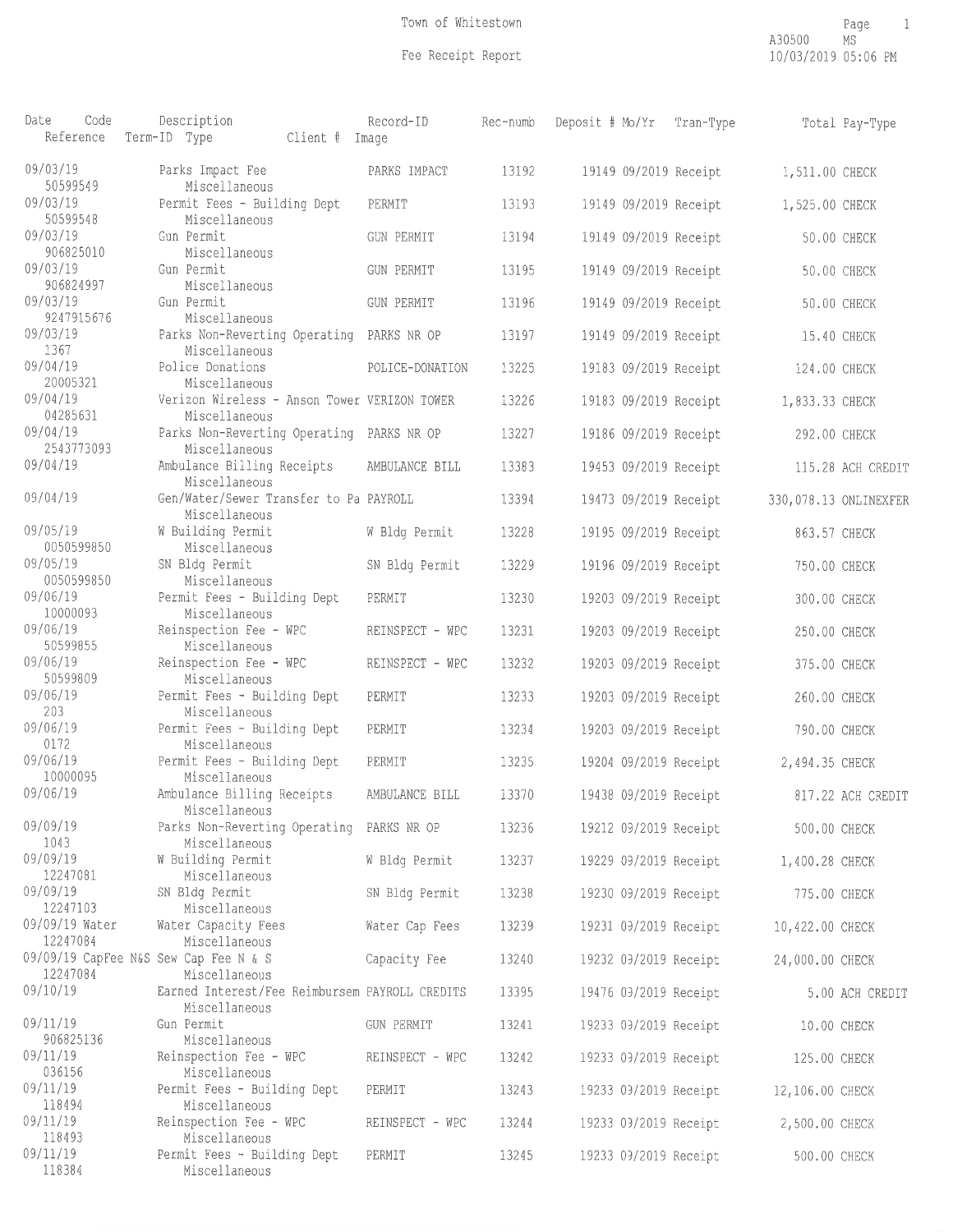| Date                  | Code<br>Reference | Description<br>Term-ID Type<br>Client #                                       | Record-ID<br>Imaqe | Rec-numb | Deposit # Mo/Yr       | Tran-Type             |                  | Total Pay-Type    |
|-----------------------|-------------------|-------------------------------------------------------------------------------|--------------------|----------|-----------------------|-----------------------|------------------|-------------------|
| 09/11/19<br>7650      |                   | Parks Farmers Market Fees<br>Miscellaneous                                    | FARMERS MARKET     | 13246    |                       | 19233 09/2019 Receipt |                  | 30.00 CHECK       |
| 09/11/19              | 905678803         | Parks Farmers Market Fees<br>Miscellaneous                                    | FARMERS MARKET     | 13247    |                       | 19233 09/2019 Receipt | 15.00 CHECK      |                   |
| 09/11/19<br>7001      |                   | Parks Non-Reverting Operating PARKS NR OP<br>Miscellaneous                    |                    | 13248    |                       | 19233 09/2019 Receipt | 140.00 CHECK     |                   |
| 09/11/19<br>8086      |                   | Parks Non-Reverting Operating PARKS NR OP                                     |                    | 13249    |                       | 19233 09/2019 Receipt | 80.00 CHECK      |                   |
| 09/11/19<br>13814     |                   | Miscellaneous<br>Parks Non-Reverting Capital Re PARKS NR CAP<br>Miscellaneous |                    | 13250    |                       | 19233 09/2019 Receipt | 1,500.00 CHECK   |                   |
| 09/11/19              | 0036532196        | Parks Non-Reverting Operating PARKS NR OP<br>Miscellaneous                    |                    | 13251    |                       | 19233 09/2019 Receipt | 500.00 CHECK     |                   |
| 09/11/19<br>50599762  |                   | Parks Impact Fee<br>Miscellaneous                                             | PARKS IMPACT       | 13252    |                       | 19238 09/2019 Receipt | 1,511.00 CHECK   |                   |
| 09/11/19<br>50599761  |                   | Permit Fees - Building Dept<br>Miscellaneous                                  | PERMIT             | 13253    |                       | 19238 09/2019 Receipt | 1,525.00 CHECK   |                   |
| 09/11/19<br>2027      |                   | Permit Fees - Building Dept<br>Miscellaneous                                  | PERMIT             | 13254    |                       | 19238 09/2019 Receipt | 150.00 CHECK     |                   |
| 09/11/19<br>35023     |                   | Permit Fees - Building Dept<br>Miscellaneous                                  | PERMIT             | 13255    |                       | 19238 09/2019 Receipt | 355.00 CHECK     |                   |
| 09/11/19              | 0050599849        | W Building Permit<br>Miscellaneous                                            | W Bldg Permit      | 13257    |                       | 19242 09/2019 Receipt | 313.57 CHECK     |                   |
| 09/12/19<br>009154108 |                   | ABC Gallonage/ LRS/MVH Monthly ABC/LRS/MVH<br>Miscellaneous                   |                    | 13256    |                       | 19241 09/2019 Receipt | 44,578.07 CHECK  |                   |
| 09/12/19<br>906825165 |                   | Gun Permit<br>Miscellaneous                                                   | GUN PERMIT         | 13258    |                       | 19243 09/2019 Receipt | 50.00 CHECK      |                   |
| 09/12/19<br>186217    |                   | LIT Monthly Distribution<br>Miscellaneous                                     | LIT                | 13259    |                       | 19246 09/2019 Receipt | 579,768.00 CHECK |                   |
| 09/12/19<br>3060      |                   | Municipal Complex Facility Ren FACILITY RENTAL<br>Miscellaneous               |                    | 13260    |                       | 19252 09/2019 Receipt | 200.00 CHECK     |                   |
| 09/12/19              |                   | Ambulance Billing Receipts<br>Miscellaneous                                   | AMBULANCE BILL     | 13371    |                       | 19439 09/2019 Receipt |                  | 526.00 ACH CREDIT |
| 09/12/19              |                   | Huntington Bank Card Rebate<br>Miscellaneous                                  | <b>BANK REBATE</b> | 13384    |                       | 19454 09/2019 Receipt |                  | 65.00 ACH CREDIT  |
| 09/13/19              |                   | Miscellaneous Revenue - Town<br>Miscellaneous                                 | TOWN MISC          | 13215    |                       | 19173 08/2019 Receipt |                  | .02 ACH CREDIT    |
| 09/13/19              |                   | Ambulance Billing Receipts<br>Miscellaneous                                   | AMBULANCE BILL     | 13372    |                       | 19440 09/2019 Receipt |                  | 300.82 ACH CREDIT |
| 09/16/19<br>cash      |                   | Parks Non-Reverting Operating PARKS NR OP<br>Miscellaneous                    |                    | 13261    | 19266 09/2019 Receipt |                       | 3,080.00 CASH    |                   |
| 09/16/19<br>cash      |                   | Parks Farmers Market Fees<br>Miscellaneous                                    | FARMERS MARKET     | 13262    | 19267 09/2019 Receipt |                       | 45.00 CHECK      |                   |
| 09/16/19<br>683543394 |                   | Lexis Nexis - Crash Reports<br>Miscellaneous                                  | POLICE-LEXIS       | 13263    |                       | 19268 09/2019 Receipt |                  | 10.00 MONEYORDER  |
| 09/16/19<br>906825175 |                   | Gun Permit<br>Miscellaneous                                                   | GUN PERMIT         | 13264    |                       | 19268 09/2019 Receipt |                  | 50.00 MONEYORDER  |
| 09/16/19<br>205       |                   | Municipal Complex Facility Ren FACILITY RENTAL<br>Miscellaneous               |                    | 13265    | 19268 09/2019 Receipt |                       | 927.50 CHECK     |                   |
| 09/16/19<br>018929    |                   | Municipal Complex Facility Ren FACILITY RENTAL<br>Miscellaneous               |                    | 13266    | 19268 09/2019 Receipt |                       | 400.00 CHECK     |                   |
| 09/16/19<br>50600058  |                   | Reinspection Fee - WPC<br>Miscellaneous                                       | REINSPECT - WPC    | 13267    | 19268 09/2019 Receipt |                       | 125.00 CHECK     |                   |
| 09/16/19<br>16302     |                   | Permit Fees - Building Dept<br>Miscellaneous                                  | PERMIT             | 13268    | 19268 09/2019 Receipt |                       | 256.00 CHECK     |                   |
| 09/16/19<br>16303     |                   | Permit Fees - Building Dept<br>Miscellaneous                                  | PERMIT             | 13269    | 19268 09/2019 Receipt |                       | 256.00 CHECK     |                   |
| 09/16/19<br>16304     |                   | Permit Fees - Building Dept<br>Miscellaneous                                  | PERMIT             | 13270    | 19268 09/2019 Receipt |                       | 256.00 CHECK     |                   |
| 09/16/19<br>16000     |                   | Permit Fees - Building Dept<br>Miscellaneous                                  | PERMIT             | 13271    | 19268 09/2019 Receipt |                       | 75.00 CHECK      |                   |
| 09/16/19<br>15999     |                   | Permit Fees - Building Dept<br>Miscellaneous                                  | PERMIT             | 13272    | 19268 09/2019 Receipt |                       | 75.00 CHECK      |                   |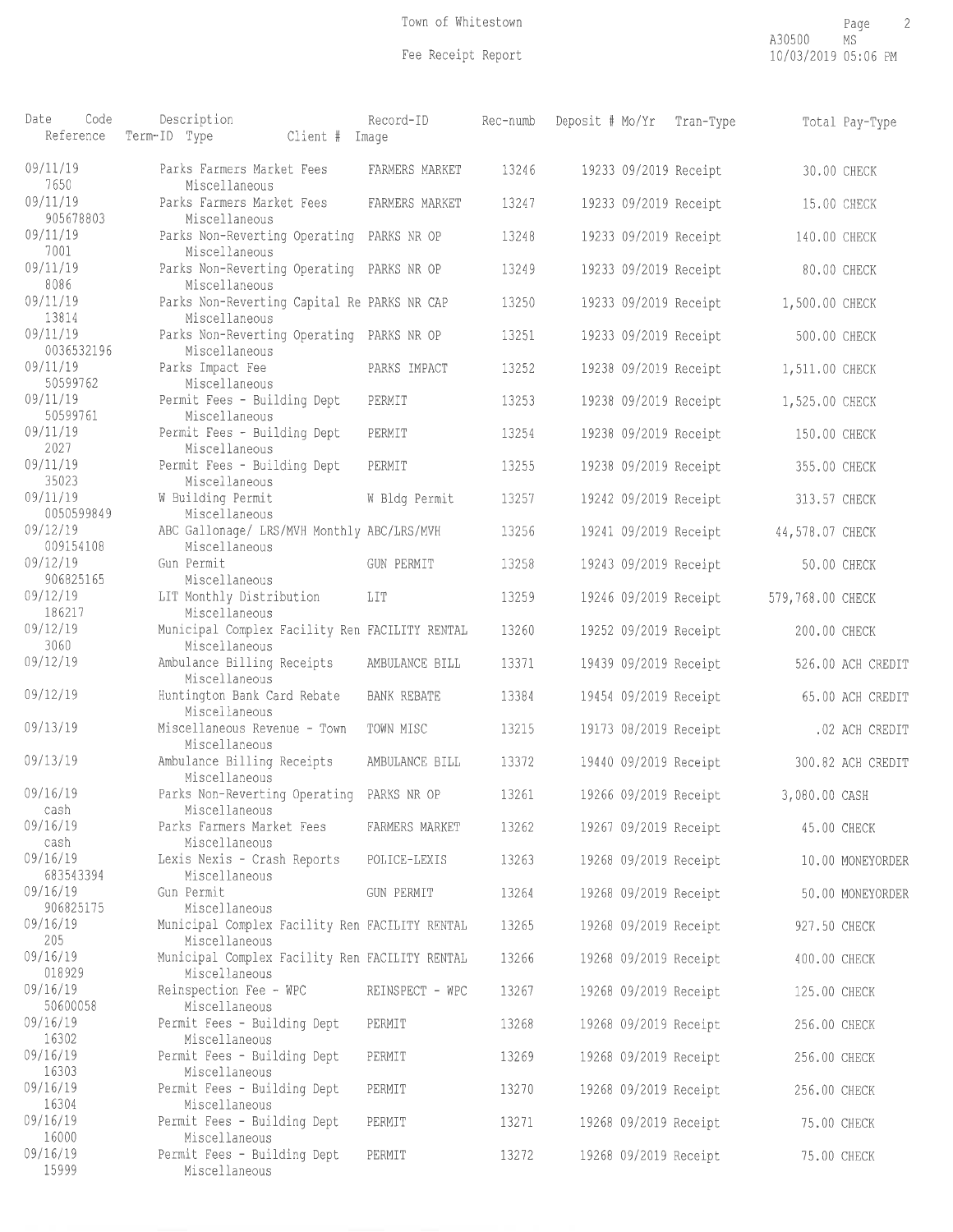| Date                        | Code<br>Reference | Description<br>Term-ID Type                                     | Client # | Record-ID<br>Image | Rec-numb | Deposit # Mo/Yr | Tran-Type             |                 | Total Pay-Type        |
|-----------------------------|-------------------|-----------------------------------------------------------------|----------|--------------------|----------|-----------------|-----------------------|-----------------|-----------------------|
| 09/16/19                    | 50599757          | Permit Fees - Building Dept<br>Miscellaneous                    |          | PERMIT             | 13273    |                 | 19268 09/2019 Receipt | 1,525.00 CHECK  |                       |
| 09/16/19<br>50600071        |                   | Parks Impact Fee<br>Miscellaneous                               |          | PARKS IMPACT       | 13274    |                 | 19268 09/2019 Receipt | 1,511.00 CHECK  |                       |
| 09/16/19                    |                   | Reinspection Fee - WPC                                          |          | REINSPECT - WPC    | 13275    |                 | 19268 09/2019 Receipt | 250.00 CHECK    |                       |
| 09/17/19                    | 50600057          | Miscellaneous<br>Ambulance Billing Receipts<br>Miscellaneous    |          | AMBULANCE BILL     | 13373    |                 | 19441 09/2019 Receipt |                 | 70.79 ACH CREDIT      |
| 12403                       |                   | 09/18/19 CapFee N&S Sew Cap Fee N & S<br>Miscellaneous          |          | Capacity Fee       | 13276    |                 | 19284 09/2019 Receipt | 68,000.00 CHECK |                       |
| 09/18/19 Water<br>12402     |                   | Water Capacity Fees<br>Miscellaneous                            |          | Water Cap Fees     | 13277    |                 | 19285 09/2019 Receipt | 29,529.00 CHECK |                       |
| 09/18/19                    | 0050600140        | W Building Permit<br>Miscellaneous                              |          | W Bldg Permit      | 13278    |                 | 19292 09/2019 Receipt | 313.57 CHECK    |                       |
| 09/18/19                    | 0050600137        | W Building Permit<br>Miscellaneous                              |          | W Bldg Permit      | 13279    |                 | 19293 09/2019 Receipt | 313.57 CHECK    |                       |
| 09/18/19                    |                   | Ambulance Billing Receipts<br>Miscellaneous                     |          | AMBULANCE BILL     | 13374    |                 | 19442 09/2019 Receipt |                 | 8.61 ACH CREDIT       |
| 09/18/19                    |                   | Gen/Water/Sewer Transfer to Pa PAYROLL<br>Miscellaneous         |          |                    | 13396    |                 | 19477 09/2019 Receipt |                 | 301,652.78 ONLINEXFER |
| 09/19/19<br>8667            |                   | Municipal Complex Facility Ren FACILITY RENTAL<br>Miscellaneous |          |                    | 13280    |                 | 19297 09/2019 Receipt | 2,800.00 CHECK  |                       |
| 09/19/19<br>10000097        |                   | Permit Fees - Building Dept                                     |          | PERMIT             | 13281    |                 | 19297 09/2019 Receipt | 2,500.00 CHECK  |                       |
| 09/19/19                    |                   | Miscellaneous<br>Permit Fees - Building Dept                    |          | PERMIT             | 13282    |                 | 19297 09/2019 Receipt | 8,000.00 CHECK  |                       |
| 15309<br>09/19/19<br>2312   |                   | Miscellaneous<br>Permit Fees - Building Dept<br>Miscellaneous   |          | PERMIT             | 13283    |                 | 19297 09/2019 Receipt | 333.75 CHECK    |                       |
| 09/19/19<br>975441          |                   | Reinspection Fee - WPC                                          |          | REINSPECT - WPC    | 13284    |                 | 19297 09/2019 Receipt | 375.00 CHECK    |                       |
| 09/19/19                    |                   | Miscellaneous<br>Permit Fees - Building Dept                    |          | PERMIT             | 13285    |                 | 19297 09/2019 Receipt | 500.00 CHECK    |                       |
| 108855<br>09/19/19          |                   | Miscellaneous<br>Reinspection Fee - WPC                         |          | REINSPECT - WPC    | 13286    |                 | 19297 09/2019 Receipt | 375.00 CHECK    |                       |
| 50600092<br>09/19/19        |                   | Miscellaneous<br>Permit Fees - Building Dept                    |          | PERMIT             | 13287    |                 | 19297 09/2019 Receipt | 1,525.00 CHECK  |                       |
| 00079004<br>09/19/19        |                   | Miscellaneous<br>Permit Fees - Building Dept                    |          | PERMIT             | 13288    |                 | 19297 09/2019 Receipt | 1,525.00 CHECK  |                       |
| 00079006<br>09/19/19        |                   | Miscellaneous<br>Permit Fees - Building Dept                    |          | PERMIT             | 13289    |                 | 19297 09/2019 Receipt | 1,525.00 CHECK  |                       |
| 00079005<br>09/19/19        |                   | Miscellaneous<br>Permit Fees - Building Dept                    |          | PERMIT             | 13290    |                 | 19297 09/2019 Receipt | 1,525.00 CHECK  |                       |
| 50599847<br>09/19/19        |                   | Miscellaneous<br>Parks Impact Fee                               |          | PARKS IMPACT       | 13291    |                 | 19297 09/2019 Receipt | 1,511.00 CHECK  |                       |
| 50599848<br>09/19/19        |                   | Miscellaneous<br>Reinspection Fee - WPC                         |          | REINSPECT - WPC    | 13292    |                 | 19297 09/2019 Receipt | 375.00 CHECK    |                       |
| 50600141<br>09/19/19        |                   | Miscellaneous<br>Reinspection Fee - WPC                         |          | REINSPECT - WPC    | 13293    |                 | 19297 09/2019 Receipt |                 |                       |
| 50600142                    |                   | Miscellaneous                                                   |          |                    |          |                 |                       | 125.00 CHECK    |                       |
| 09/19/19<br>9405            |                   | Parks Non-Reverting Operating<br>Miscellaneous                  |          | PARKS NR OP        | 13294    |                 | 19300 09/2019 Receipt | 130.00 CHECK    |                       |
| 09/19/19<br>969663          |                   | W Building Permit<br>Miscellaneous                              |          | W Bldg Permit      | 13295    |                 | 19308 09/2019 Receipt | 838.57 CHECK    |                       |
| 09/19/19<br>969664          |                   | SN Bldg Permit                                                  |          | SN Bldg Permit     | 13296    |                 | 19309 09/2019 Receipt | 775.00 CHECK    |                       |
| 09/19/19                    |                   | Miscellaneous<br>Ambulance Billing Receipts                     |          | AMBULANCE BILL     | 13375    |                 | 19443 09/2019 Receipt |                 | 218.98 ACH CREDIT     |
| 09/19/19                    |                   | Miscellaneous<br>Miscellaneous Revenue<br>Miscellaneous         |          | POLICE-MISC        | 13385    |                 | 19455 09/2019 Receipt |                 | 426.50 ACH CREDIT     |
| 09/20/19                    |                   | Permit Fees - Building Dept                                     |          | PERMIT             | 13297    |                 | 19312 09/2019 Receipt | 2,346.30 CHECK  |                       |
| 14982<br>09/20/19<br>039903 |                   | Miscellaneous<br>Parks Impact Fee<br>Miscellaneous              |          | PARKS IMPACT       | 13298    |                 | 19312 09/2019 Receipt | 1,511.00 CHECK  |                       |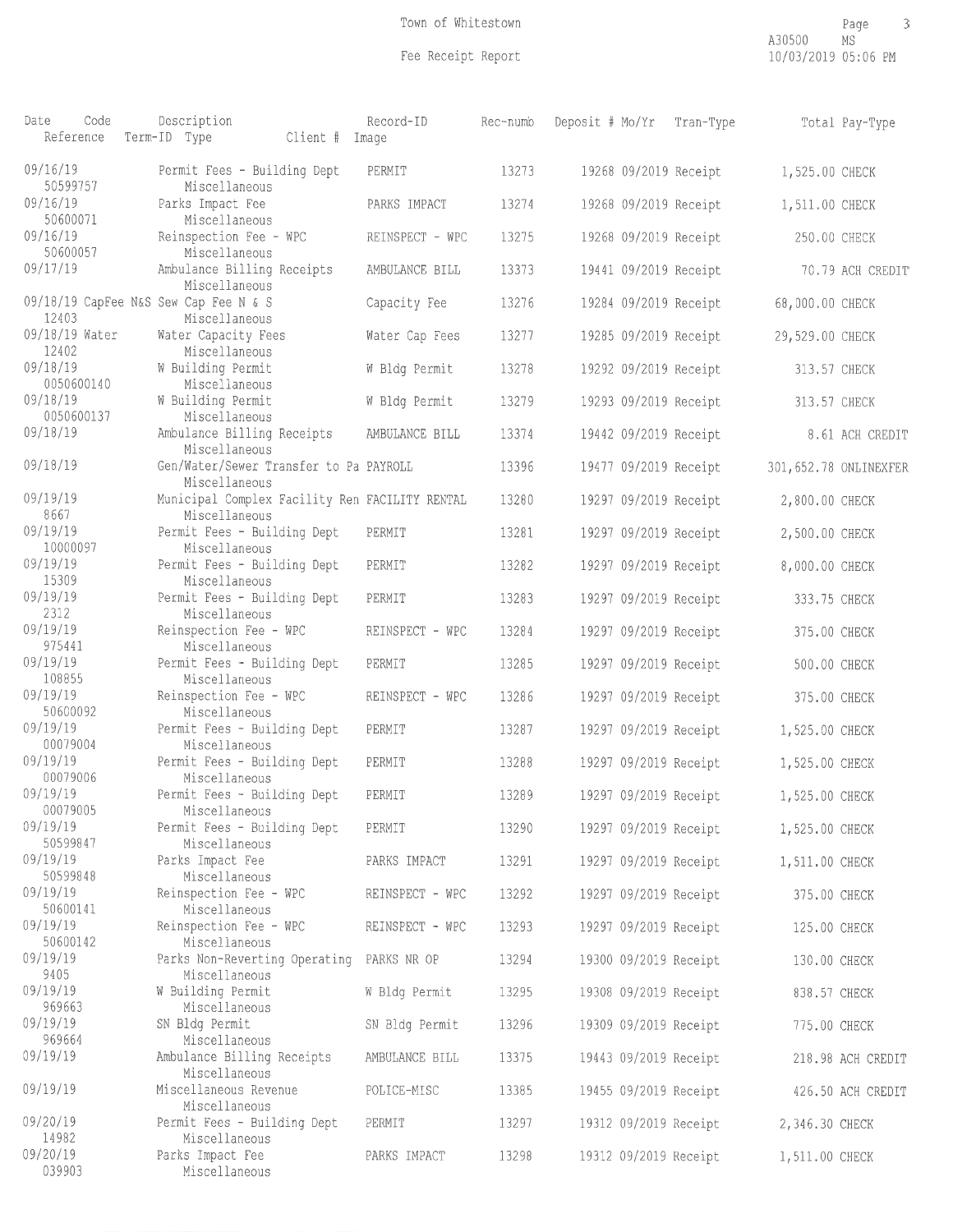| Date<br>Code<br>Reference            | Description<br>Term-ID Type<br>Client #                           | Record-ID<br>Image             | Rec-numb       | Deposit # Mo/Yr                                | Tran-Type | Total Pay-Type               |
|--------------------------------------|-------------------------------------------------------------------|--------------------------------|----------------|------------------------------------------------|-----------|------------------------------|
| 09/20/19<br>039901                   | Permit Fees - Building Dept<br>Miscellaneous                      | PERMIT                         | 13299          | 19312 09/2019 Receipt                          |           | 1,525.00 CHECK               |
| 09/20/19                             | Ambulance Billing Receipts<br>Miscellaneous                       | AMBULANCE BILL                 | 13376          | 19444 09/2019 Receipt                          |           | 2,372.40 ACH CREDIT          |
| 09/20/19                             | Ambulance Billing Receipts<br>Miscellaneous                       | AMBULANCE BILL                 | 13377          | 19445 09/2019 Receipt                          |           | 502.80 ACH CREDIT            |
| 09/20/19                             | Ambulance Billing Receipts<br>Miscellaneous                       | AMBULANCE BILL                 | 13378          | 19446 09/2019 Receipt                          |           | 76.74 ACH CREDIT             |
| 09/23/19<br>10528                    | Lexis Nexis - Crash Reports<br>Miscellaneous                      | POLICE-LEXIS                   | 13300          | 19347 09/2019 Receipt                          |           | 481.92 CHECK                 |
| 09/23/19<br>186453                   | L.E.F. Boone County Treasurer<br>Miscellaneous                    | POLICE-LEF                     | 13301          | 19347 09/2019 Receipt                          |           | 388.52 CHECK                 |
| 09/23/19<br>1548                     | Permit Fees - Building Dept<br>Miscellaneous                      | PERMIT                         | 13302          | 19347 09/2019 Receipt                          |           | 477.50 CHECK                 |
| 09/23/19<br>27897                    | Permit Fees - Building Dept<br>Miscellaneous                      | PERMIT                         | 13303          | 19347 09/2019 Receipt                          |           | 240.00 CHECK                 |
| 09/23/19<br>38216                    | Rental Registration & Rental I RENTAL FEES<br>Miscellaneous       |                                | 13304          | 19347 09/2019 Receipt                          |           | 130.00 CHECK                 |
| 09/23/19<br>109042                   | Permit Fees - Building Dept<br>Miscellaneous                      | PERMIT                         | 13305          | 19347 09/2019 Receipt                          |           | 500.00 CHECK                 |
| 09/23/19<br>109041                   | Permit Fees - Building Dept<br>Miscellaneous                      | PERMIT                         | 13306          | 19347 09/2019 Receipt                          |           | 500.00 CHECK                 |
| 09/23/19<br>109040                   | Permit Fees - Building Dept<br>Miscellaneous                      | PERMIT                         | 13307          | 19347 09/2019 Receipt                          |           | 500.00 CHECK                 |
| 09/23/19<br>109045                   | Permit Fees - Building Dept<br>Miscellaneous                      | PERMIT                         | 13308          | 19347 09/2019 Receipt                          |           | 500.00 CHECK                 |
| 09/23/19<br>109044<br>09/23/19       | Permit Fees - Building Dept<br>Miscellaneous                      | PERMIT                         | 13309          | 19347 09/2019 Receipt                          |           | 500.00 CHECK                 |
| 109043<br>09/23/19                   | Permit Fees - Building Dept<br>Miscellaneous<br>W Building Permit | PERMIT                         | 13310          | 19347 09/2019 Receipt                          |           | 500.00 CHECK                 |
| 039902<br>09/23/19                   | Miscellaneous<br>W Building Permit                                | W Bldg Permit<br>W Bldg Permit | 13311<br>13312 | 19351 09/2019 Receipt<br>19353 09/2019 Receipt |           | 313.57 CHECK<br>313.57 CHECK |
| 039608<br>09/23/19                   | Miscellaneous<br>W Building Permit                                | W Bldg Permit                  | 13313          | 19354 09/2019 Receipt                          |           | 313.57 CHECK                 |
| 039613<br>09/23/19                   | Miscellaneous<br>W Building Permit                                | W Bldg Permit                  | 13314          | 19355 09/2019 Receipt                          |           | 313.57 CHECK                 |
| 039617<br>09/23/19                   | Miscellaneous<br>W Building Permit                                | W Bldg Permit                  | 13315          | 19356 09/2019 Receipt                          |           | 313.57 CHECK                 |
| 039424<br>09/23/19                   | Miscellaneous<br>W Building Permit                                | W Bldg Permit                  | 13316          | 19357 09/2019 Receipt                          |           | 313.57 CHECK                 |
| 0050600061<br>09/23/19               | Miscellaneous<br>W Building Permit                                | W Bldg Permit                  | 13317          | 19358 09/2019 Receipt                          |           | 550.00 CHECK                 |
| 0050600215<br>09/23/19               | Miscellaneous<br>SN Bldg Permit                                   | SN Bldg Permit                 | 13318          | 19359 09/2019 Receipt                          |           | 750.00 CHECK                 |
| 0050600215<br>09/23/19               | Miscellaneous<br>W Building Permit                                | W Bldg Permit                  | 13319          | 19360 09/2019 Receipt                          |           | 313.57 CHECK                 |
| 005060067<br>09/23/19                | Miscellaneous<br>W Building Permit                                | W Bldg Permit                  | 13320          | 19361 09/2019 Receipt                          |           | 550.00 CHECK                 |
| 0050600217<br>09/23/19               | Miscellaneous<br>SN Bldg Permit                                   | SN Bldg Permit                 | 13321          | 19361 09/2019 Receipt                          |           | 750.00 CHECK                 |
| 0050600217<br>09/23/19               | Miscellaneous<br>W Building Permit                                | W Bldg Permit                  | 13322          | 19362 09/2019 Receipt                          |           | 313.57 CHECK                 |
| 0050600070<br>09/23/19               | Miscellaneous<br>W Building Permit                                | W Bldg Permit                  | 13323          | 19363 09/2019 Receipt                          |           | 550.00 CHECK                 |
| 0050600218<br>09/23/19               | Miscellaneous<br>SN Bldg Permit                                   | SN Bldg Permit                 | 13324          | 19363 09/2019 Receipt                          |           | 750.00 CHECK                 |
| 0050600218<br>09/23/19               | Miscellaneous<br>W Building Permit                                | W Bldg Permit                  | 13325          | 19364 09/2019 Receipt                          |           | 313.57 CHECK                 |
| 0050600064<br>09/23/19<br>0050600216 | Miscellaneous<br>W Building Permit<br>Miscellaneous               | W Bldg Permit                  | 13326          | 19365 09/2019 Receipt                          |           | 550.00 CHECK                 |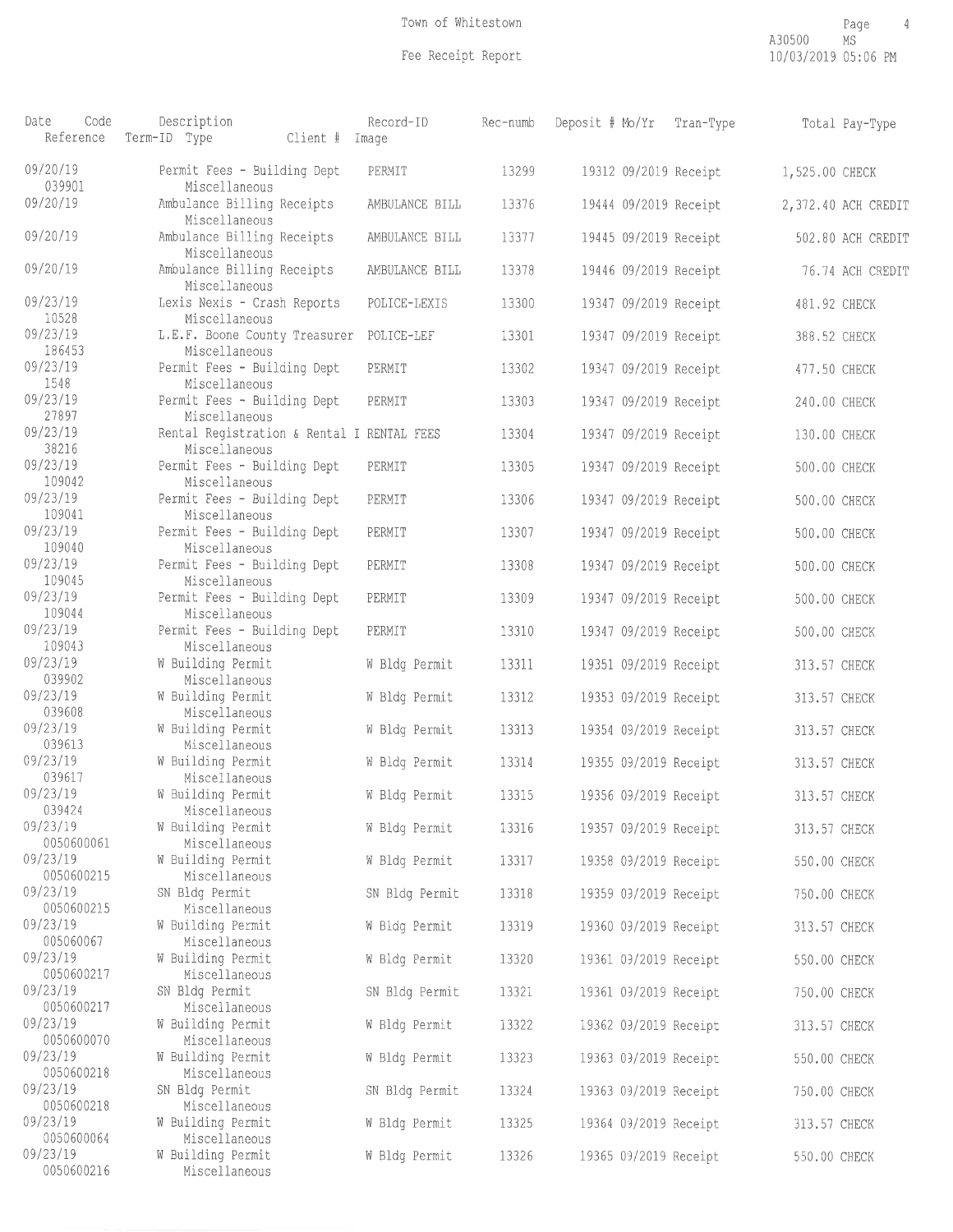| Date<br>Code<br>Reference | Description<br>Term-ID Type<br>Client # Image               | Record-ID         | Rec-numb | Deposit # Mo/Yr       | Tran-Type |                | Total Pay-Type    |
|---------------------------|-------------------------------------------------------------|-------------------|----------|-----------------------|-----------|----------------|-------------------|
| 09/23/19<br>0050600216    | SN Bldg Permit<br>Miscellaneous                             | SN Bldg Permit    | 13327    | 19365 09/2019 Receipt |           | 750.00 CHECK   |                   |
| 09/24/19<br>713280        | W Building Permit<br>Miscellaneous                          | W Bldg Permit     | 13328    | 19366 09/2019 Receipt |           | 220.50 CHECK   |                   |
| 09/25/19<br>1500501419    | ROW Permit Fees<br>Miscellaneous                            | ROW PERMIT FEES   | 13329    | 19378 09/2019 Receipt |           | 150.00 CHECK   |                   |
| 09/25/19<br>54119         | ROW Permit Fees<br>Miscellaneous                            | ROW PERMIT FEES   | 13330    | 19378 09/2019 Receipt |           | 150.00 CHECK   |                   |
| 09/25/19<br>107179        | ROW Permit Fees<br>Miscellaneous                            | ROW PERMIT FEES   | 13331    | 19378 09/2019 Receipt |           | 300.00 CHECK   |                   |
| 09/25/19<br>975440        | Planning Commission Revenue<br>Miscellaneous                | PLAN COMMISSION   | 13332    | 19379 09/2019 Receipt |           | 1,375.00 CHECK |                   |
| 09/25/19                  | Ambulance Billing Receipts<br>Miscellaneous                 | AMBULANCE BILL    | 13379    | 19447 09/2019 Receipt |           |                | 235.80 ACH CREDIT |
| 09/26/19<br>50600251      | Reinspection Fee - WPC<br>Miscellaneous                     | REINSPECT - WPC   | 13333    | 19391 09/2019 Receipt |           | 250.00 CHECK   |                   |
| 09/26/19<br>50600252      | Reinspection Fee - WPC<br>Miscellaneous                     | REINSPECT - WPC   | 13334    | 19391 09/2019 Receipt |           | 375.00 CHECK   |                   |
| 09/26/19<br>001341        | Rental Registration & Rental I RENTAL FEES<br>Miscellaneous |                   | 13335    | 19391 09/2019 Receipt |           | 130.00 CHECK   |                   |
| 09/26/19<br>10000099      | Permit Fees - Building Dept<br>Miscellaneous                | PERMIT            | 13336    | 19391 09/2019 Receipt |           | 8,919.00 CHECK |                   |
| 09/26/19<br>100050        | Reinspection Fee - WPC<br>Miscellaneous                     | REINSPECT - WPC   | 13337    | 19391 09/2019 Receipt |           | 5,000.00 CHECK |                   |
| 09/26/19<br>7943          | Permit Fees - Building Dept<br>Miscellaneous                | PERMIT            | 13338    | 19391 09/2019 Receipt |           | 2,500.00 CHECK |                   |
| 09/26/19<br>97            | Permit Fees - Building Dept<br>Miscellaneous                | PERMIT            | 13339    | 19391 09/2019 Receipt |           | 2,500.00 CHECK |                   |
| 09/26/19<br>118698        | Reinspection Fee - WPC<br>Miscellaneous                     | REINSPECT - WPC   | 13340    | 19391 09/2019 Receipt |           | 6,250.00 CHECK |                   |
| 09/26/19<br>118699        | Reinspection Fee - WPC<br>Miscellaneous                     | REINSPECT - WPC   | 13341    | 19391 09/2019 Receipt |           | 3,750.00 CHECK |                   |
| 09/26/19<br>906995663     | Gun Permit<br>Miscellaneous                                 | <b>GUN PERMIT</b> | 13342    | 19392 09/2019 Receipt |           | 10.00 CHECK    |                   |
| 09/26/19<br>1206          | SN Bldg Permit<br>Miscellaneous                             | SN Bldg Permit    | 13349    | 19414 09/2019 Receipt |           | 25.00 CHECK    |                   |
| 09/26/19<br>969661        | W Building Permit<br>Miscellaneous                          | W Bldg Permit     | 13350    | 19415 09/2019 Receipt |           | 838.57 CHECK   |                   |
| 09/26/19<br>969662        | SN Bldg Permit<br>Miscellaneous                             | SN Bldg Permit    | 13351    | 19416 09/2019 Receipt |           | 775.00 CHECK   |                   |
| 09/26/19<br>0050600366    | W Building Permit<br>Miscellaneous                          | W Bldg Permit     | 13352    | 19417 09/2019 Receipt |           | 863.57 CHECK   |                   |
| 09/26/19<br>0050600366    | SN Bldg Permit<br>Miscellaneous                             | SN Bldg Permit    | 13353    | 19418 09/2019 Receipt |           | 750.00 CHECK   |                   |
| 09/26/19<br>0050600369    | W Building Permit<br>Miscellaneous                          | W Bldg Permit     | 13354    | 19419 09/2019 Receipt |           | 863.57 CHECK   |                   |
| 09/26/19<br>0050600369    | SN Bldg Permit<br>Miscellaneous                             | SN Bldg Permit    | 13355    | 19420 09/2019 Receipt |           | 750.00 CHECK   |                   |
| 09/26/19<br>0050600363    | W Building Permit<br>Miscellaneous                          | W Bldg Permit     | 13356    | 19421 09/2019 Receipt |           | 863.57 CHECK   |                   |
| 09/26/19<br>0050600363    | SN Bldg Permit<br>Miscellaneous                             | SN Bldg Permit    | 13357    | 19422 09/2019 Receipt |           | 750.00 CHECK   |                   |
| 09/26/19<br>0050600372    | W Building Permit<br>Miscellaneous                          | W Bldg Permit     | 13358    | 19423 09/2019 Receipt |           | 863.57 CHECK   |                   |
| 09/26/19<br>0050600372    | SN Bldg Permit<br>Miscellaneous                             | SN Bldg Permit    | 13359    | 19424 09/2019 Receipt |           | 750.00 CHECK   |                   |
| 09/26/19<br>0050600375    | W Building Permit<br>Miscellaneous                          | W Bldg Permit     | 13360    | 19425 09/2019 Receipt |           | 863.57 CHECK   |                   |
| 09/26/19<br>0050600375    | SN Bldg Permit<br>Miscellaneous                             | SN Bldg Permit    | 13361    | 19426 09/2019 Receipt |           | 750.00 CHECK   |                   |
| 09/26/19<br>11567         | SN Bldg Permit<br>Miscellaneous                             | SN Bldg Permit    | 13362    | 19430 09/2019 Receipt |           | 1,600.00 CHECK |                   |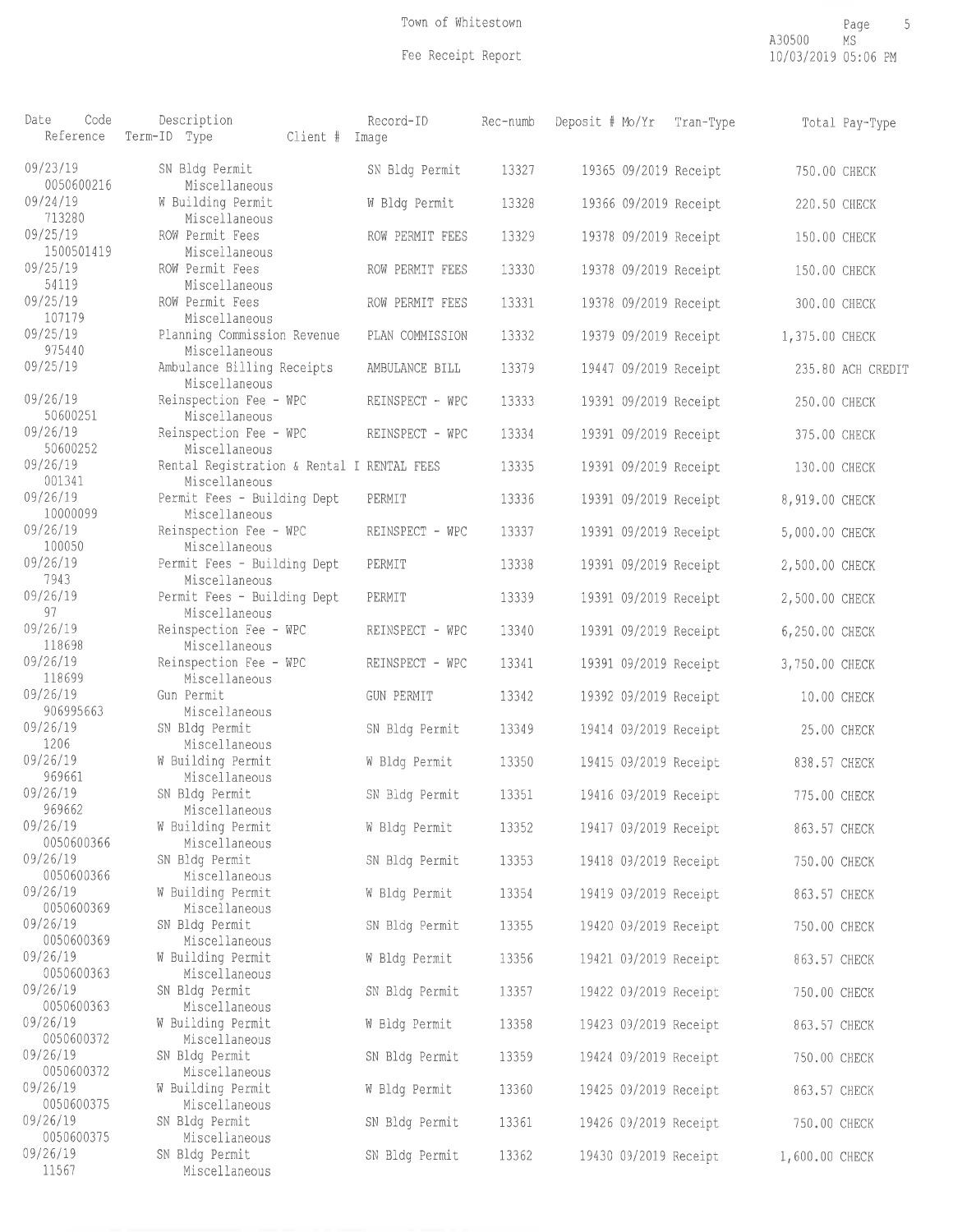| Date                 | Code<br>Reference                                                                                                                                       |  | Description<br>Term-ID Type                                                                                                                           | Client # Image                         | Record-ID                                                                                                                                                                            | Rec-numb |                    |                       | Deposit # Mo/Yr Tran-Type      |                                                                                                                                            | Total Pay-Type       |
|----------------------|---------------------------------------------------------------------------------------------------------------------------------------------------------|--|-------------------------------------------------------------------------------------------------------------------------------------------------------|----------------------------------------|--------------------------------------------------------------------------------------------------------------------------------------------------------------------------------------|----------|--------------------|-----------------------|--------------------------------|--------------------------------------------------------------------------------------------------------------------------------------------|----------------------|
| 11566                |                                                                                                                                                         |  | 09/26/19 CapFee N&S Sew Cap Fee N & S<br>Miscellaneous                                                                                                |                                        | Capacity Fee                                                                                                                                                                         | 13363    |                    | 19431 09/2019 Receipt |                                | 16,000.00 CHECK                                                                                                                            |                      |
| 09/26/19             |                                                                                                                                                         |  | Ambulance Billing Receipts                                                                                                                            |                                        | AMBULANCE BILL                                                                                                                                                                       | 13380    |                    | 19448 09/2019 Receipt |                                |                                                                                                                                            | 807.62 ACH CREDIT    |
| 09/27/19<br>2577     |                                                                                                                                                         |  | Miscellaneous<br>Parks Non-Reverting Operating<br>Miscellaneous                                                                                       |                                        | PARKS NR OP                                                                                                                                                                          | 13343    |                    | 19401 09/2019 Receipt |                                | 170.00 CHECK                                                                                                                               |                      |
| 09/27/19<br>2601     |                                                                                                                                                         |  | ROW Permit Fees                                                                                                                                       |                                        | ROW PERMIT FEES                                                                                                                                                                      | 13344    |                    | 19401 09/2019 Receipt |                                |                                                                                                                                            | 25.00 CHECK          |
| 09/27/19<br>1149     |                                                                                                                                                         |  | Miscellaneous<br>Reinspection Fee - WPC<br>Miscellaneous                                                                                              |                                        | REINSPECT - WPC                                                                                                                                                                      | 13345    |                    | 19401 09/2019 Receipt |                                | 250.00 CHECK                                                                                                                               |                      |
| 09/27/19             |                                                                                                                                                         |  | Parks Impact Fee                                                                                                                                      |                                        | PARKS IMPACT                                                                                                                                                                         | 13346    |                    | 19401 09/2019 Receipt |                                | 1,511.00 CHECK                                                                                                                             |                      |
| 969656<br>09/27/19   |                                                                                                                                                         |  | Miscellaneous<br>Permit Fees - Building Dept                                                                                                          |                                        | PERMIT                                                                                                                                                                               | 13347    |                    | 19401 09/2019 Receipt |                                | 1,525.00 CHECK                                                                                                                             |                      |
| 969657<br>09/27/19   |                                                                                                                                                         |  | Miscellaneous<br>W Building Permit                                                                                                                    |                                        | W Bldg Permit                                                                                                                                                                        | 13364    |                    | 19432 09/2019 Receipt |                                | 550.00 CHECK                                                                                                                               |                      |
| 50964<br>09/27/19    |                                                                                                                                                         |  | Miscellaneous<br>SN Bldg Permit                                                                                                                       |                                        | SN Bldg Permit                                                                                                                                                                       | 13365    |                    | 19433 09/2019 Receipt |                                | 775.00 CHECK                                                                                                                               |                      |
| 3817<br>09/27/19     |                                                                                                                                                         |  | Miscellaneous<br>Ambulance Billing Receipts                                                                                                           |                                        | AMBULANCE BILL                                                                                                                                                                       | 13381    |                    | 19449 09/2019 Receipt |                                |                                                                                                                                            | 2,653.54 ACH CREDIT  |
| 09/30/19             |                                                                                                                                                         |  | Miscellaneous<br>Verizon Wireless - Anson Tower VERIZON TOWER                                                                                         |                                        |                                                                                                                                                                                      | 13348    |                    | 19411 09/2019 Receipt |                                | 1,833.33 CHECK                                                                                                                             |                      |
| 04303138<br>09/30/19 |                                                                                                                                                         |  | Miscellaneous<br>W Building Permit                                                                                                                    |                                        | W Bldg Permit                                                                                                                                                                        | 13366    |                    | 19434 09/2019 Receipt |                                | 406.43 CHECK                                                                                                                               |                      |
| 79022<br>09/30/19    |                                                                                                                                                         |  | Miscellaneous                                                                                                                                         |                                        |                                                                                                                                                                                      |          |                    |                       |                                |                                                                                                                                            |                      |
| 79021                |                                                                                                                                                         |  | W Building Permit<br>Miscellaneous                                                                                                                    |                                        | W Bldg Permit                                                                                                                                                                        | 13367    |                    | 19435 09/2019 Receipt |                                | 406.43 CHECK                                                                                                                               |                      |
| 09/30/19<br>79020    |                                                                                                                                                         |  | W Building Permit<br>Miscellaneous                                                                                                                    |                                        | W Bldg Permit                                                                                                                                                                        | 13368    |                    | 19436 09/2019 Receipt |                                | 406.43 CHECK                                                                                                                               |                      |
| 09/30/19             |                                                                                                                                                         |  | Parks Non-Reverting Operating<br>Miscellaneous                                                                                                        |                                        | PARKS NR OP                                                                                                                                                                          | 13369    |                    | 19437 09/2019 Receipt |                                |                                                                                                                                            | 15,145.25 ACH CREDIT |
| 09/30/19             |                                                                                                                                                         |  | Ambulance Billing Receipts<br>Miscellaneous                                                                                                           |                                        | AMBULANCE BILL                                                                                                                                                                       | 13382    |                    | 19450 09/2019 Receipt |                                |                                                                                                                                            | 225.25 ACH CREDIT    |
| 09/30/19             |                                                                                                                                                         |  | Miscellaneous                                                                                                                                         |                                        | Earned Interest/Fee Reimbursem PAYROLL CREDITS                                                                                                                                       | 13397    |                    | 19478 09/2019 Receipt |                                |                                                                                                                                            | 4.84 ACH CREDIT      |
|                      |                                                                                                                                                         |  |                                                                                                                                                       |                                        | *** Fee Receipts Activity by Pay Type ***                                                                                                                                            |          |                    |                       |                                |                                                                                                                                            |                      |
|                      | Pay Type                                                                                                                                                |  | Count                                                                                                                                                 | Total                                  |                                                                                                                                                                                      |          | Pay Type           |                       | Count                          | Total                                                                                                                                      |                      |
|                      | ACH CREDIT<br>CHECK<br>ONLINEXFER                                                                                                                       |  | 20<br>147<br>2                                                                                                                                        | 24,578.46<br>908, 350.44<br>631,730.91 |                                                                                                                                                                                      |          | CASH<br>MONEYORDER |                       | $\mathbf{1}$<br>$\overline{c}$ | 3,080.00<br>60.00                                                                                                                          |                      |
|                      |                                                                                                                                                         |  |                                                                                                                                                       |                                        |                                                                                                                                                                                      |          |                    |                       |                                |                                                                                                                                            |                      |
|                      | Code                                                                                                                                                    |  | Count                                                                                                                                                 | Total                                  | *** Fee Receipts Activity by Code ***                                                                                                                                                |          | Code               |                       | Count                          | Total                                                                                                                                      |                      |
|                      | Water                                                                                                                                                   |  | 167<br>2                                                                                                                                              | 1,419,848.81<br>39,951.00              |                                                                                                                                                                                      |          | CapFee N&S         |                       | 3                              | 108,000.00                                                                                                                                 |                      |
|                      | Fund Description                                                                                                                                        |  |                                                                                                                                                       |                                        | *** Fee Receipts Activity by Fund ***<br>Cash-Account-Number                                                                                                                         |          |                    |                       |                                | Total                                                                                                                                      |                      |
|                      | General Fund Huntington<br>Net Payroll Huntington<br>Cash - Water Operating<br>Cash - Sewer Operating<br>Cash - Water Capacity<br>Cash - Sewer Capacity |  | Parks Impact Fee Cash Asset<br>Police Cont Ed Huntington<br>Parks Non-Revert Operating<br>Police Donations Huntington<br>Emergency Ambulance Services |                                        | 454.000000.001<br>101.000000.001<br>233.000000.001<br>211.000000.001<br>217,000000.001<br>625,000000.001<br>806.000000.001<br>600.131.10<br>700.131.60<br>601, 131, 14<br>701.131.64 |          |                    |                       |                                | 9,066.00<br>466,500.41<br>1,150.44<br>20,142.65<br>124.00<br>8,931.85<br>631,740.75<br>16, 211.47<br>12, 225.00<br>39,951.00<br>108,000.00 |                      |